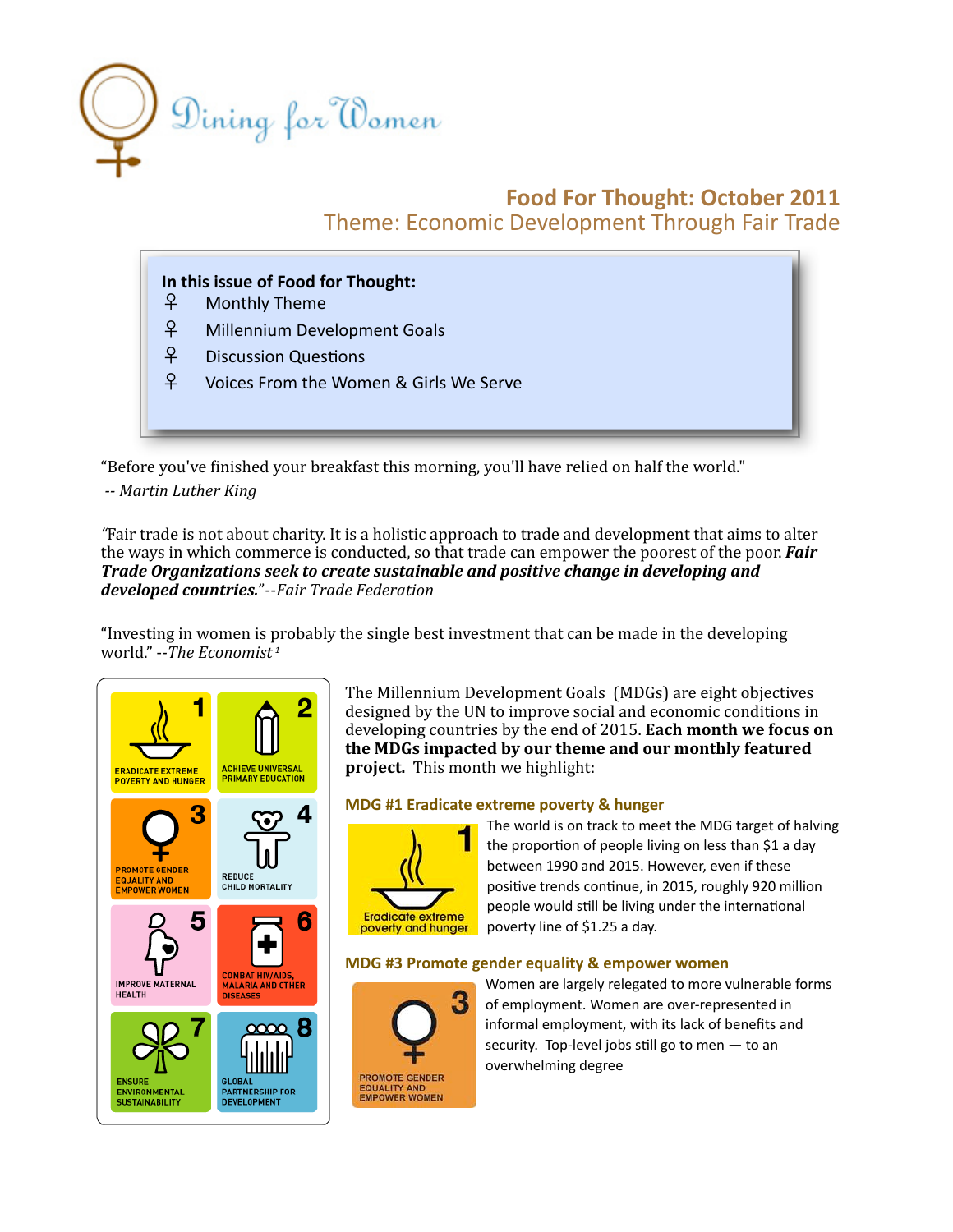What is Fair Trade? Fair Trade is "a growing, international movement
which
ensures
that
producers
in
poor
countries get
a
fair
deal.
This
means
a
fair
price
for
their
goods
(one that
covers
the
cost
of
production
and
guarantees
a
living income), long-term contracts which provide real security; and
for
many,
support
to
gain
the
knowledge
and
skills
that they
need
to
develop
their
businesses
and
increase
sales."[2](#page-3-1)

According
to
Fair
Trade
Federation
research, **76%
of
Fair Trade
production
is
done
by
women**.

When you support Fair Trade, you invest in:

- Empowering workplaces which respect and actively solicit women's opinions.
- Capacity building to help women develop their skills and independence.
- Fair wages that take into account the hard work needed to create the quality pieces you enjoy.
- Equality between men and women and dignity for all.<sup>3</sup>

By supporting companies that are fair tradecertified, we send a clear message that we are not
interested
in
cheap
goods
that
devalue women's
labor. --Global Citizens 4 Change

**This
month's
featured
program,
Mercado
Global,
is
a**  Fair Trade organization empowering indigenous women
in
Guatemala's
highlands
by
connecting
their artisan
cooperatives
to
sales
opportunities.
Sales
and training
programs
help
Guatemalan
mothers
break
the cycle
of
poverty
and
gain
skills
and
support.
Mercado Global's
distinctive
Fair
Trade
collections
demonstrate the
power
of
partnership
to
change
the
world,
one purchase
at
a
time.
Their
exclusive
products
combine exceptional
Mayan
craftsmanship
with
modern
design.



Mercado Global currently works with 31 indigenous women's cooperatives throughout Guatemala's western highlands.

- Find fully-committed Fair Trade companies throughout North America: [http://www.fairtradefederation.org/index.php](http://www.fairtradefederation.org/index.ph)
- Find fully-committed Fair Trade companies around the world: [http://www.fairtraderesource.org/](http://www.fairtraderesource.org/change-the-world/buy-fair-trade-products/) [change‐the‐world/buy‐fair‐trade‐products/](http://www.fairtraderesource.org/change-the-world/buy-fair-trade-products/)
- Shop Mercado Global: http://shopmercadoglobal.org/shop/index.php?main\_page=index&cPath=9

Many fair trade-certified co-ops are organized, staffed
and
run
by
women,
providing
them
with financial independence for the first time and transforming their communities. --Global Citizens 4 Change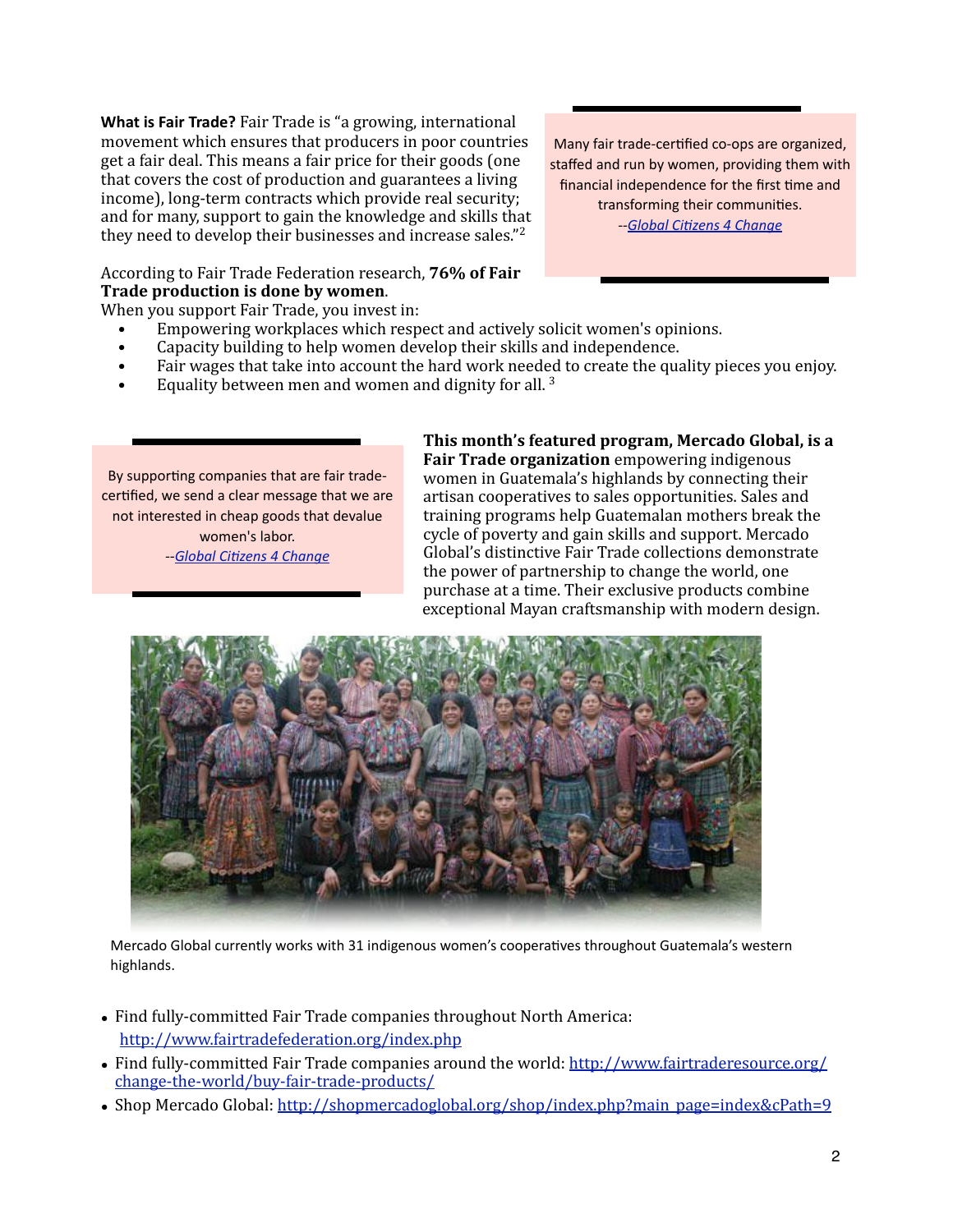## **Questions for Discussion**

- 1. Are
you
a
fair
trade
shopper?
What
are
the
last
fair
trade
items
you
purchased?
- 2. Regulated fair trade vs. *laissez-faire* free trade: One criticism is that fair trade prices artificially inflate prices above the market value without doing anything to address real problems, such as oversupply.
The
more
tea
available
for
purchase,
the
lower
tea
prices
drop.
Critics
argue
that
all fair trade regulations do in these circumstances is prop up underperforming farming or manufacturing
practices.
Do
you
agree
or
disagree
with
regulated
fair
trade?
- 3. When a big corporation boasts about a small ethically-minded change (a gas company puts solar panels on filling station roofs) so it can get away with doing everything else (selling gasoline) just as it did it before, this is called "greenwashing." Can you think of examples of companies that "greenwash"?

## **Voices
From
the
Women
We
Serve**

### The following interviews and photographs were provided by Mercado *Global.*

"Mercado
Global,
more
than
anything
else,
has
been
a
great
help.
Before, we artisans had no work. There was no market for our crafts: we could find no one to sell to ... Mercado Global came and gave us a way to sell our
crafts.
This
has
been
a
huge
support
for
us
and
our
families."

‐‐ *Adriana
Morales*





"My
favorite
thing
about
working
with
Mercado Global is the support they have given to me and the other
women
from
my
community."
‐‐*Estela
Quisquiná* (at
right)

"For
the
artisans
of
Atitlan
it
has
been
a
great
help
to
be able
to
work
with
Mercado
Global
–
the
orders
we
have worked
on
have
helped
us
support
our
families." – *Candelaria
Tacaxoy*